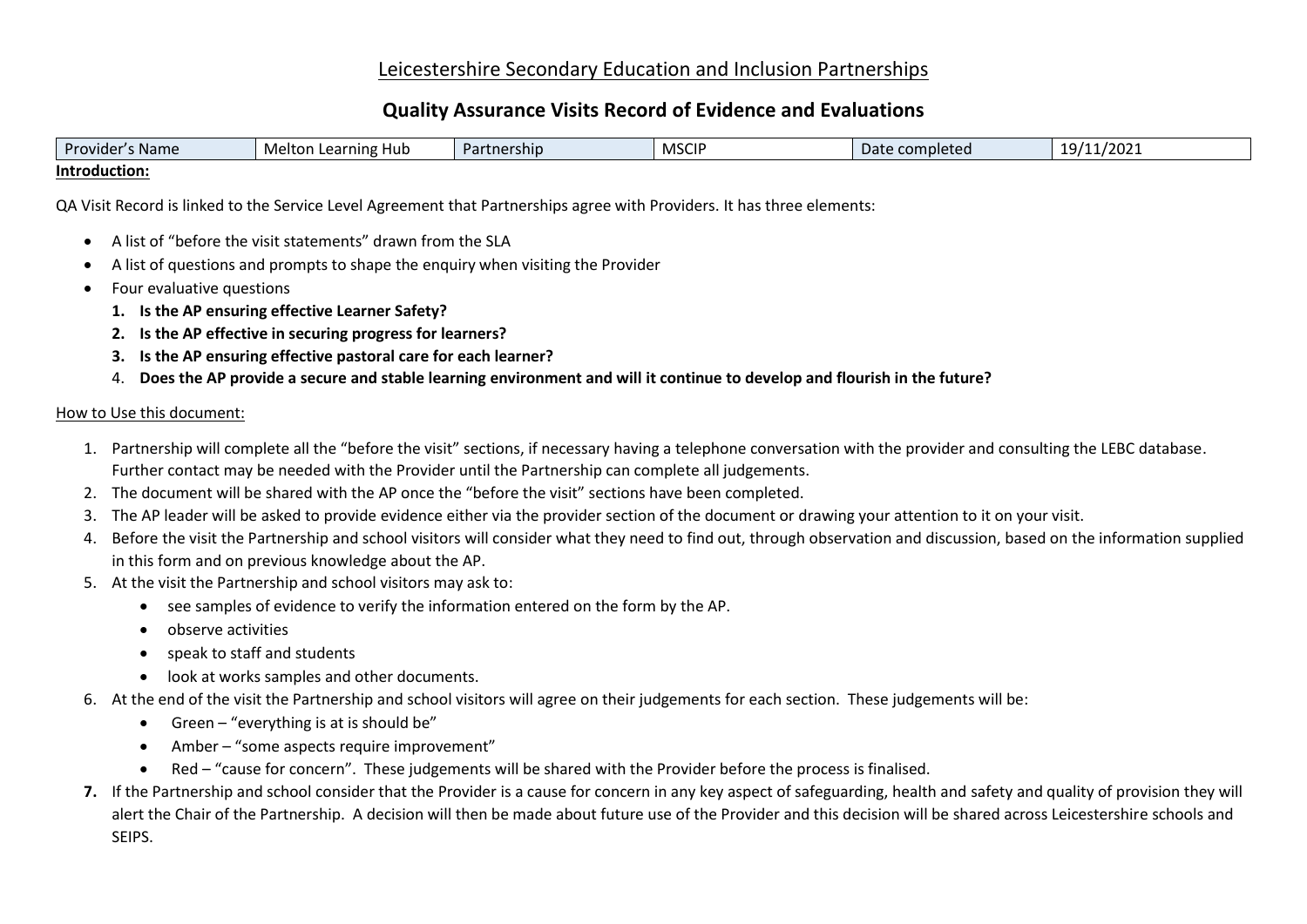### **LEARNER SAFETY**

| Requirement                                                       | Provider evidence                        | <b>Observer notes</b>                   | ${\sf R}$ | $\underline{\mathbf{A}}$ | $\underline{\mathsf{G}}$ | <b>Action Points</b> |
|-------------------------------------------------------------------|------------------------------------------|-----------------------------------------|-----------|--------------------------|--------------------------|----------------------|
| Before the visit                                                  |                                          |                                         |           |                          |                          |                      |
| 1.1. LEBC compliance                                              | <b>LEBC audit documents</b>              | Yes, we can access this                 |           |                          | <u>Y</u>                 |                      |
| Is the provider on the LEBC database as<br>$\bullet$              |                                          | provision via LEBC database.            |           |                          |                          |                      |
| a result of completing the annual audit                           |                                          |                                         |           |                          |                          |                      |
| for health and safety and                                         |                                          |                                         |           |                          |                          |                      |
| safeguarding?                                                     |                                          | Yes, actions from the recent            |           |                          |                          |                      |
| Has the provider completed any items<br>$\bullet$                 | <b>LEBC</b> action plan                  | audit have been completed               |           |                          | Y                        |                      |
| that LEBC recommended in the audit?                               |                                          |                                         |           |                          |                          |                      |
| On the visit<br>1.2. Examine evidence:                            |                                          | SCR was shared with MSCIP at            |           |                          |                          |                      |
|                                                                   | <b>SCR is shared with MSCIP as</b>       | the start of term, and is               |           |                          | $\underline{\mathbf{Y}}$ |                      |
| The single central record<br>Evidence that someone on the staff   | requested<br><b>DSL training records</b> | regularly updated as needed             |           |                          |                          |                      |
| $\bullet$<br>has up to date DSP training                          |                                          |                                         |           |                          |                          |                      |
| If you are in the provision when<br>$\bullet$                     | <b>DSL and her deputy were</b>           | DSL and deputy available.               |           |                          | Y                        |                      |
| students are there check to see that                              | available to the students                | Refresher training booked for           |           |                          |                          |                      |
| the DSP is available or if not a                                  | during our visit                         | <b>Jan 2022</b>                         |           |                          |                          |                      |
| designated deputy                                                 |                                          |                                         |           |                          |                          |                      |
|                                                                   | All staff take part in yearly            |                                         |           |                          |                          |                      |
|                                                                   | safeguarding training, this is           |                                         |           |                          |                          |                      |
|                                                                   | delivered by the Local                   |                                         |           |                          |                          |                      |
|                                                                   | <b>Children's Safeguarding Board</b>     |                                         |           |                          |                          |                      |
| 1.3. What you observe - Make a judgement                          |                                          | No concerns. Students are well          |           |                          | $\underline{Y}$          |                      |
| as to whether the arrangements for                                |                                          | supervised, with protocols in           |           |                          |                          |                      |
| health and safety and safeguarding are                            |                                          | place regarding use of                  |           |                          |                          |                      |
| rigorous and consistently applied.                                |                                          | equipment and tools                     |           |                          |                          |                      |
| observations you might make include:                              |                                          | ICT is monitored closely                |           |                          |                          |                      |
| Is the use of equipment and tools<br>$\bullet$                    |                                          | Provider has established a              |           |                          |                          |                      |
| monitored effectively by staff?                                   |                                          | routine and policy for mobile           |           |                          |                          |                      |
| Is the use of ICT supervised effectively?<br>$\bullet$            |                                          | phone usage<br>The premises are fit for |           |                          |                          |                      |
| How effective are policies on mobile<br>$\bullet$<br>phone usage? |                                          | purpose                                 |           |                          |                          |                      |
| Does the premises look clean, tidy and                            |                                          |                                         |           |                          |                          |                      |
| organised in a way to suite the                                   |                                          |                                         |           |                          |                          |                      |
| teaching and learning?                                            |                                          |                                         |           |                          |                          |                      |
| 1.4. Talking to staff working with students                       |                                          |                                         |           |                          | <u>Y</u>                 |                      |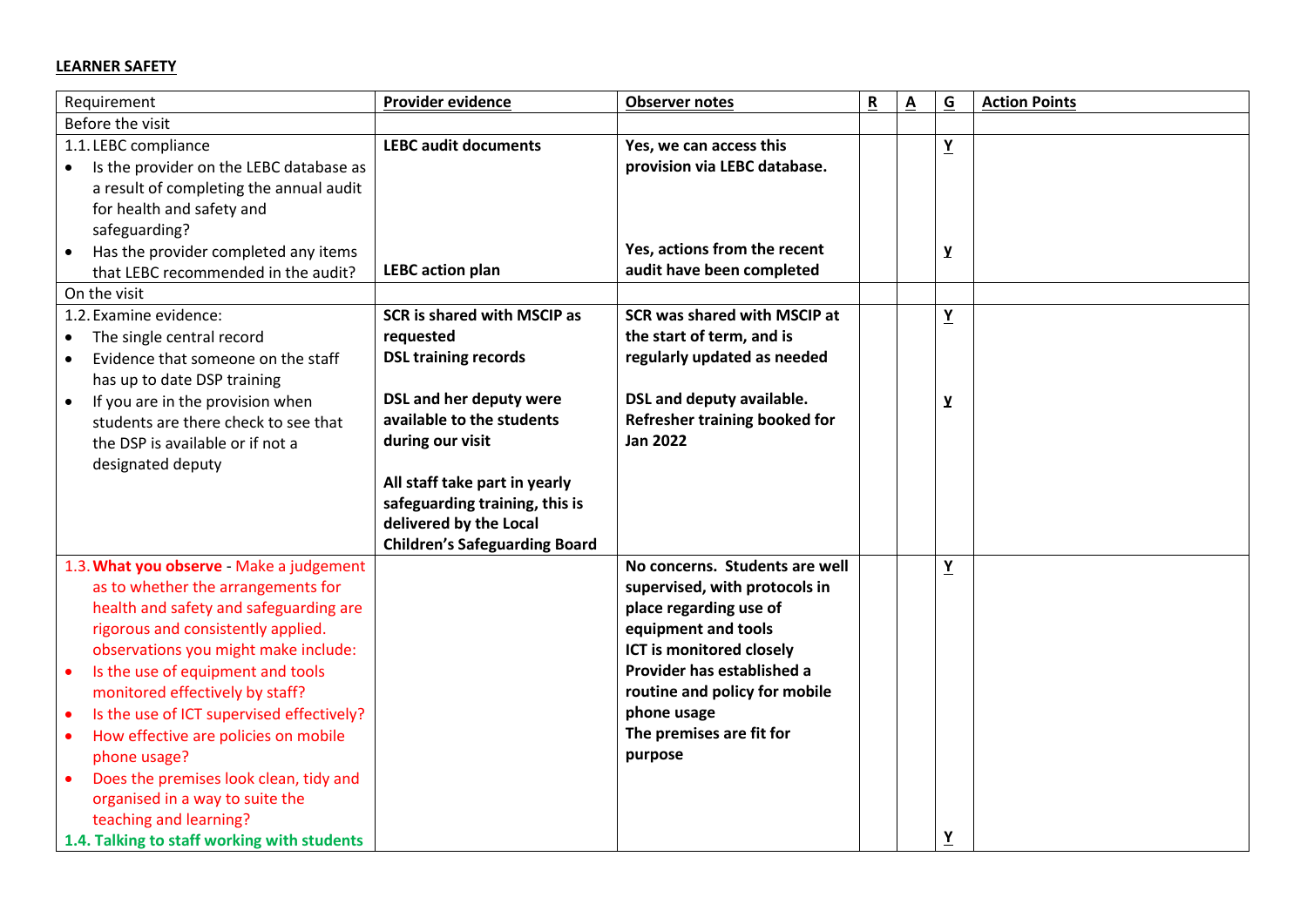| Do staff show awareness of the Aps                                                                                                                                 | <b>Regular conversation with staff</b> |   |  |
|--------------------------------------------------------------------------------------------------------------------------------------------------------------------|----------------------------------------|---|--|
| Safeguarding procedures?                                                                                                                                           | demonstrates clear awareness           |   |  |
| Can staff describe the policies on safe                                                                                                                            | of safeguarding procedures,            |   |  |
| use of IT, safeguarding, use of mobile                                                                                                                             | and are able to discuss key            |   |  |
| phones, health and safety and do their                                                                                                                             | safeguarding policies                  |   |  |
| answers match with what you have                                                                                                                                   |                                        |   |  |
| been told by the AP leader and with                                                                                                                                |                                        |   |  |
| the documentation you have seen?                                                                                                                                   |                                        |   |  |
| 1.5 Talking to students                                                                                                                                            |                                        |   |  |
| Do learners report to you that they feel                                                                                                                           |                                        | y |  |
| safe?                                                                                                                                                              | Students regularly tell us that        |   |  |
| Do learners know the rules and                                                                                                                                     | they feel safe and are happy to        |   |  |
| procedures for H&S, Safeguarding,                                                                                                                                  | attend the provision. They are         |   |  |
| Mobile phone, IT use etc?                                                                                                                                          | are able to discuss key                |   |  |
| Do learners say that these rules are                                                                                                                               | procedures and rules. Students         |   |  |
| effectively and fairly enforced?                                                                                                                                   | feel they are fairly treated and       |   |  |
|                                                                                                                                                                    | that rules are fairly enforced         |   |  |
| <b>Concluding Judgement</b>                                                                                                                                        |                                        |   |  |
| To what extent does the evidence show that the Provider is effective in ensuring the health and safety, protection and safeguarding of each learner and how far is |                                        |   |  |
| the evidence supported by your observations made whilst visiting the establishment?                                                                                |                                        |   |  |
| IS THE AP ENSURING EFFECTIVE LEARNER SAFETY?                                                                                                                       |                                        |   |  |
|                                                                                                                                                                    |                                        |   |  |
| Yes, no concerns                                                                                                                                                   |                                        |   |  |
|                                                                                                                                                                    |                                        |   |  |
|                                                                                                                                                                    |                                        |   |  |
| How would you rate this provider on this aspect and what follow up actions have you agreed with the provider.                                                      |                                        | y |  |
|                                                                                                                                                                    |                                        |   |  |
|                                                                                                                                                                    |                                        |   |  |

#### **LEARNER PROGRESS**

| Requirement                                                                                                                                                          | <b>Provider evidence</b>                             | <b>Observer notes</b>                                                 | R | A | G | <b>Action Points</b> |
|----------------------------------------------------------------------------------------------------------------------------------------------------------------------|------------------------------------------------------|-----------------------------------------------------------------------|---|---|---|----------------------|
| Before the Visit                                                                                                                                                     |                                                      |                                                                       |   |   |   |                      |
| 2.1. Does the provider, at the outset of a<br>placement give you for each course:<br>a clear statement of the qualifications<br>and the organisation that offers it. | Yes, this is discussed in detail<br>for each student | Yes, this is agreed ahead of<br>placing students at the<br>provision. |   |   | v |                      |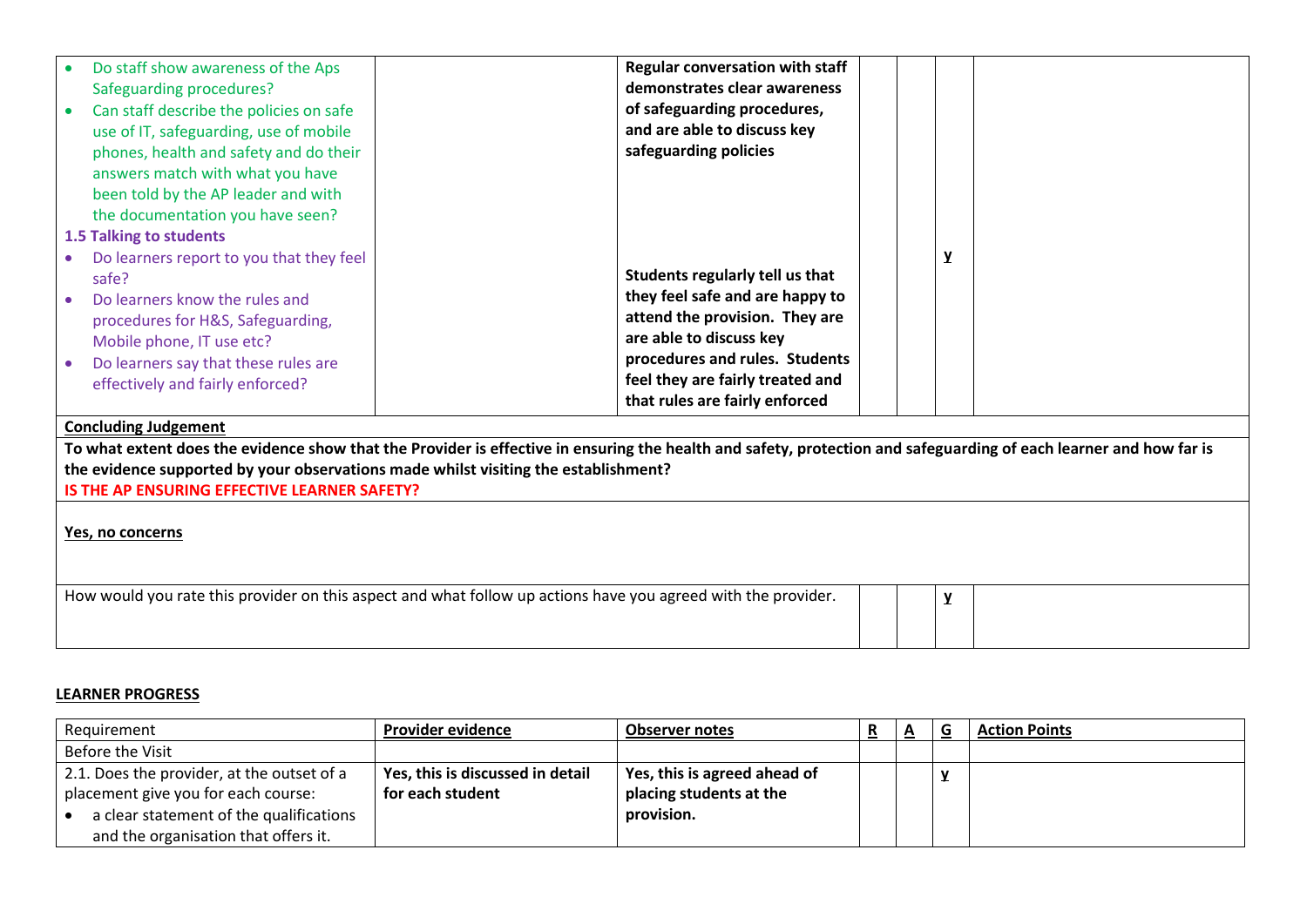| learner hours,<br>possible points to be awarded<br>$\bullet$<br>evidence that the provider is<br>$\bullet$<br>authorised and approved as a provider<br>of the qual<br>evidence that the provider fully<br>$\bullet$<br>understands how the quals it offers<br>link to the student's education as a<br>whole                                                                                                                                                                                                                |                                                                                                                                                                                                                                                                                                                                                                          |                                                                      |  |                                                                      |  |
|----------------------------------------------------------------------------------------------------------------------------------------------------------------------------------------------------------------------------------------------------------------------------------------------------------------------------------------------------------------------------------------------------------------------------------------------------------------------------------------------------------------------------|--------------------------------------------------------------------------------------------------------------------------------------------------------------------------------------------------------------------------------------------------------------------------------------------------------------------------------------------------------------------------|----------------------------------------------------------------------|--|----------------------------------------------------------------------|--|
| agree with you an end date for Year<br>$\bullet$<br>11.                                                                                                                                                                                                                                                                                                                                                                                                                                                                    |                                                                                                                                                                                                                                                                                                                                                                          |                                                                      |  |                                                                      |  |
| 2.2. Does the provider receive from you<br>detailed information about the student<br>and provide detailed information back on<br>progress:<br>Regularly shares concerns about the<br>student's wellbeing<br>Is fully aware of any SEND and makes<br>$\bullet$<br>adjustments<br>Reports as required on progress,<br>$\bullet$<br>setting targets, meeting your deadlines<br>and in the form you require<br>How does the progress each individual<br>learner is making at this AP compare<br>with their progress elsewhere? | Feedback is provided at least<br>weekly via the MSCIP weekly<br><b>RAG log spreadsheet</b><br>Any incidents are reported in a<br>timely and detailed manner<br>Yes, no concerns<br>Yes, no concerns<br><b>Students continue to make</b><br>good progress, with any<br>concerns reported to MSCIP in<br>a timely manner so that<br>appropriate support can be<br>actioned | Yes, no concerns.                                                    |  | $\underline{Y}$<br>$\underline{Y}$<br>$\underline{Y}$<br>$\mathbf y$ |  |
| 2.3. Does the provider always ensure that:<br>Students are supported to complete<br>courses<br>Results are reported back to you and<br>the student in a timely manner                                                                                                                                                                                                                                                                                                                                                      | Yes, no concerns                                                                                                                                                                                                                                                                                                                                                         | Yes, no concerns.                                                    |  | $\underline{Y}$<br>$\mathbf y$                                       |  |
| At the visit<br>2.4. What you observed:<br>Is what you see happening at the AP<br>what you expected to be happening                                                                                                                                                                                                                                                                                                                                                                                                        |                                                                                                                                                                                                                                                                                                                                                                          | Yes, students were working on<br>the subjects we had<br>commissioned |  | $\underline{Y}$                                                      |  |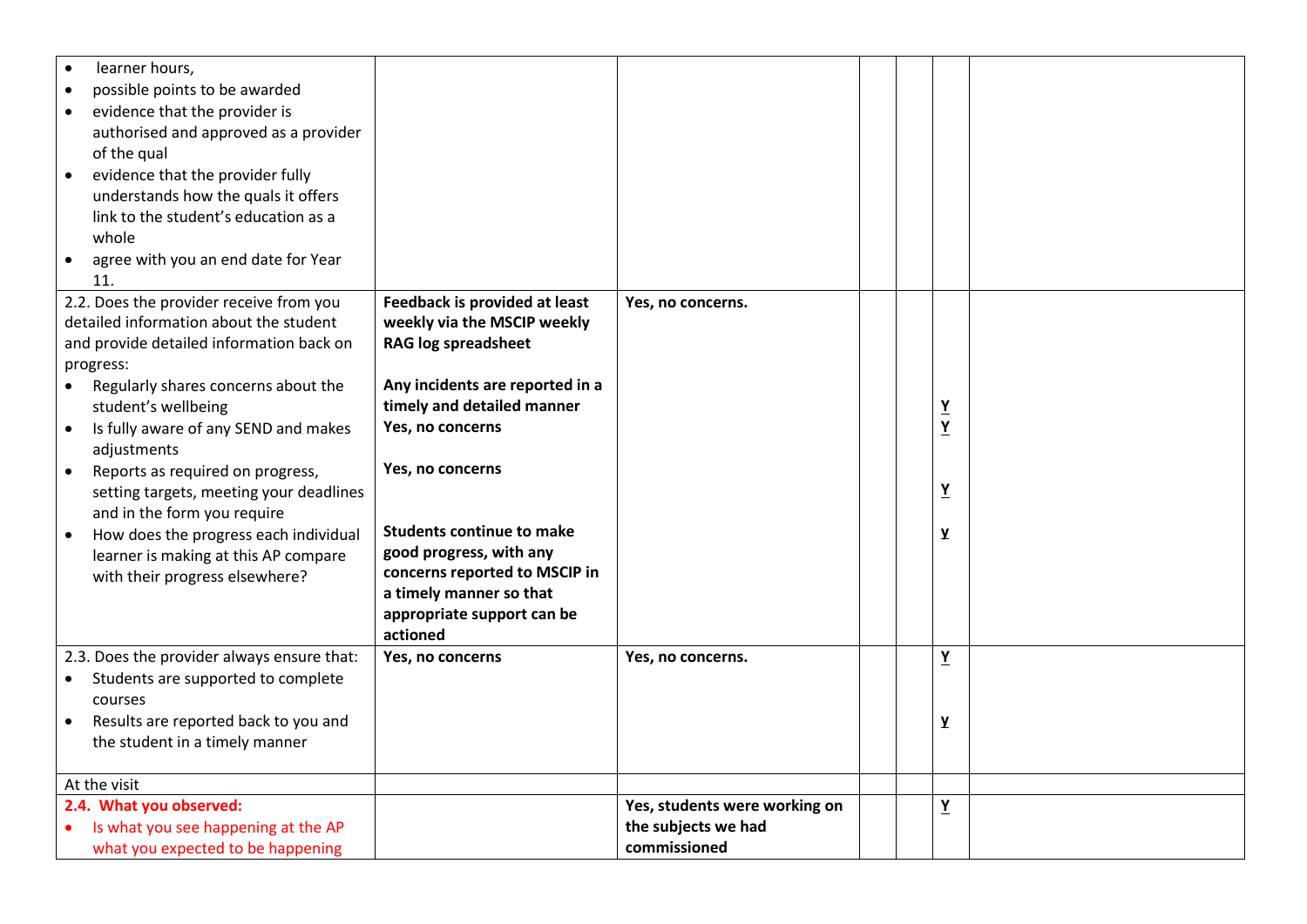| when you commissioned the<br>placement?<br>Is there evidence in learners' work<br>books or in the work they are doing<br>that they are doing well and making<br>progress?<br>Is the behaviour that learners show<br>when learning and indication of<br>progress towards the soft targets you<br>have agreed?<br>2.5. Talking to staff working with                                                                                                                                                                                                                                                                     | targets | Portfolios are clear, well<br>organised and demonstrate<br>excellent engagement from<br>students, tutor feedback is<br>thorough and clear. Students<br>are progressing towards all                                                                                                                                                                                               | $\underline{Y}$<br>$\underline{Y}$                                            |  |
|------------------------------------------------------------------------------------------------------------------------------------------------------------------------------------------------------------------------------------------------------------------------------------------------------------------------------------------------------------------------------------------------------------------------------------------------------------------------------------------------------------------------------------------------------------------------------------------------------------------------|---------|----------------------------------------------------------------------------------------------------------------------------------------------------------------------------------------------------------------------------------------------------------------------------------------------------------------------------------------------------------------------------------|-------------------------------------------------------------------------------|--|
| students:                                                                                                                                                                                                                                                                                                                                                                                                                                                                                                                                                                                                              |         |                                                                                                                                                                                                                                                                                                                                                                                  |                                                                               |  |
| Do staff in conversation or in their<br>records show a knowledge of learners'<br>current levels of achievement and the<br>next steps they need to take?<br>Do staff show that they understand the<br>qual the student is working on and<br>how it links with other quals?<br>Do staff in conversation show that they<br>know of the student's SEND<br>2.6. Talking to the students<br>Do students show that they<br>understand the qual they are working<br>on and how it links with other quals?<br>What do the learners say about their<br>progress here? Do they know what<br>they are currently achieving and what |         | Yes, the tutors show a really<br>good knowledge of where<br>students are in terms of their<br>learning, and are able to clearly<br>explain next steps for<br>progression. Staff are skillful at<br>providing feedback, both for<br>the students and for the<br>external moderators. Staff are<br>aware of SEND needs<br>Yes, students feel that they are<br>making good progress | $\underline{Y}$<br>$\underline{Y}$<br>$\underline{Y}$<br>$\underline{Y}$<br>Y |  |
| they should do next?                                                                                                                                                                                                                                                                                                                                                                                                                                                                                                                                                                                                   |         |                                                                                                                                                                                                                                                                                                                                                                                  |                                                                               |  |

| <b>Concluding Judgement</b>                                                                                                             |
|-----------------------------------------------------------------------------------------------------------------------------------------|
| To what extent does the evidence show that the Provider is effective in:                                                                |
| Ensuring that each learner is making appropriate progress in acquiring the knowledge and skills that are central to the course of study |
| Ensuring that each learner is making appropriate progress towards the "soft outcomes" that have been agreed                             |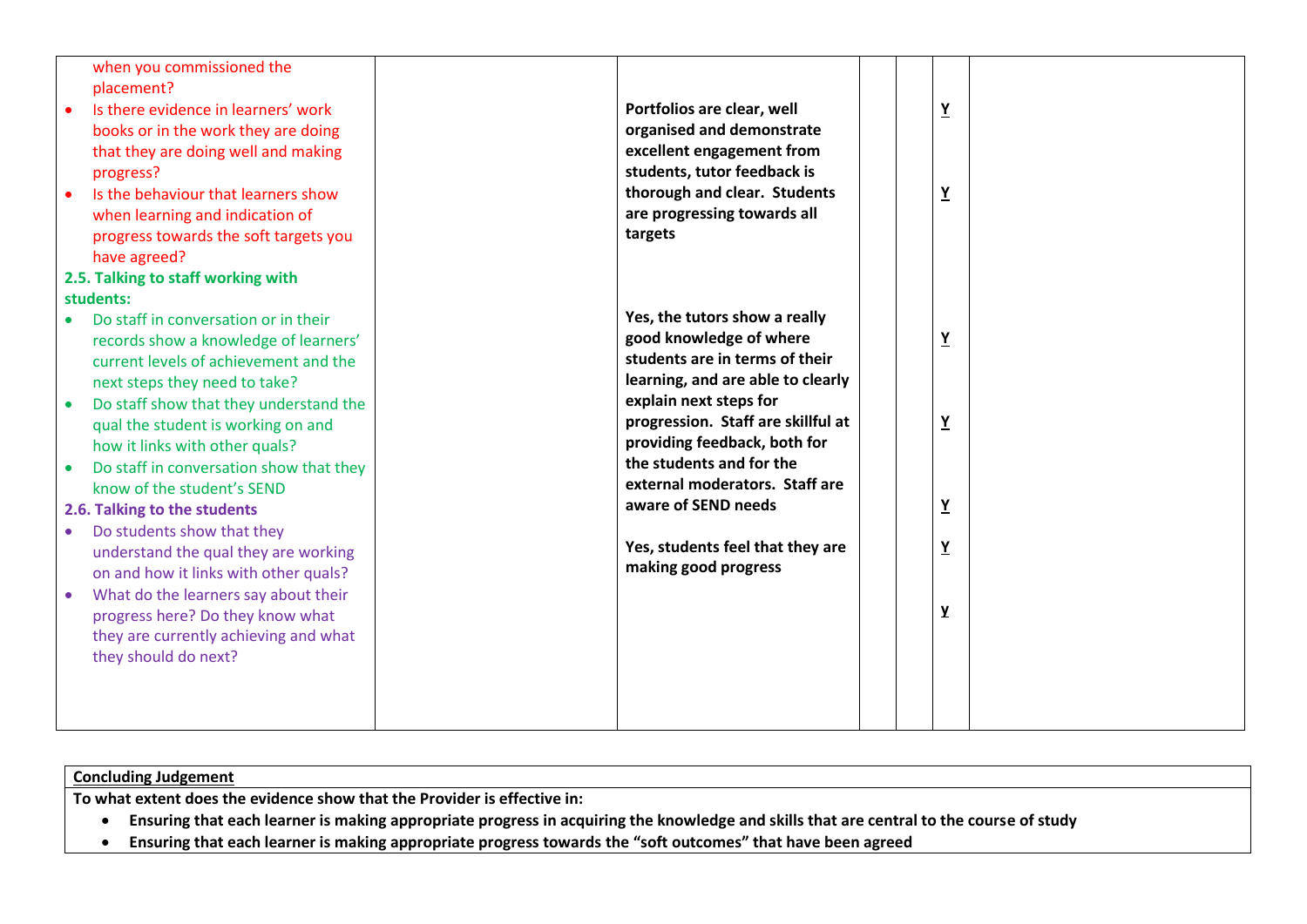| And how far is the evidence supported by what you have observed at the establishment and in your reviews of learner progress?<br>IS THE AP EFFECTIVE IN SECURING PROGRESS FOR LEARNERS? |  |  |              |  |  |  |  |  |
|-----------------------------------------------------------------------------------------------------------------------------------------------------------------------------------------|--|--|--------------|--|--|--|--|--|
| Yes, no concerns                                                                                                                                                                        |  |  |              |  |  |  |  |  |
| How would you rate this provider on this aspect and what follow up actions have you agreed with the provider.                                                                           |  |  | $\mathbf{v}$ |  |  |  |  |  |

## **LEARNER PASTORAL CARE**

| Requirement                                                                                                                                                                                                                                                                                                  | Provider evidence                                                                                                                                 | <b>Observer notes</b>           | R | $\underline{A}$ | $\overline{G}$                     | <b>Action Points</b> |
|--------------------------------------------------------------------------------------------------------------------------------------------------------------------------------------------------------------------------------------------------------------------------------------------------------------|---------------------------------------------------------------------------------------------------------------------------------------------------|---------------------------------|---|-----------------|------------------------------------|----------------------|
| Before the Visit                                                                                                                                                                                                                                                                                             |                                                                                                                                                   |                                 |   |                 |                                    |                      |
| 3.1. Does the Provider report on                                                                                                                                                                                                                                                                             | Yes, this is always reported                                                                                                                      | Yes, this is completed daily.   |   |                 | $\mathbf{Y}$                       |                      |
| attendance and punctuality each day in a                                                                                                                                                                                                                                                                     | daily in a timely manner                                                                                                                          |                                 |   |                 |                                    |                      |
| timely way using the agreed procedures                                                                                                                                                                                                                                                                       |                                                                                                                                                   |                                 |   |                 |                                    |                      |
| 3.2. Does the Provider have clear<br>arrangements and procedures for:<br>Lunch and break times that have<br>been agreed with you in advance and<br>are suitable for the student's age and<br>development<br>clear disciplinary procedures,<br>ensuring that any serious<br>infringements are reported to the | Yes, all breaks are supervised.<br>There are activities provided for<br>students to participate in i.e<br>circuit training                        | Yes, this is agreed in advance. |   |                 | $\underline{Y}$<br>$\underline{Y}$ |                      |
| commissioning partnership swiftly<br>reporting issues about relationships,<br>behaviour and wellbeing to you<br>working proactively with you                                                                                                                                                                 | Yes, situations are de-escalated<br>quickly. Incidents are always<br>reported in writing in a timely<br>manner<br>The provision manager is highly |                                 |   |                 | $\underline{Y}$<br>$\mathbf{Y}$    |                      |
|                                                                                                                                                                                                                                                                                                              | skilled regarding mediation                                                                                                                       |                                 |   |                 |                                    |                      |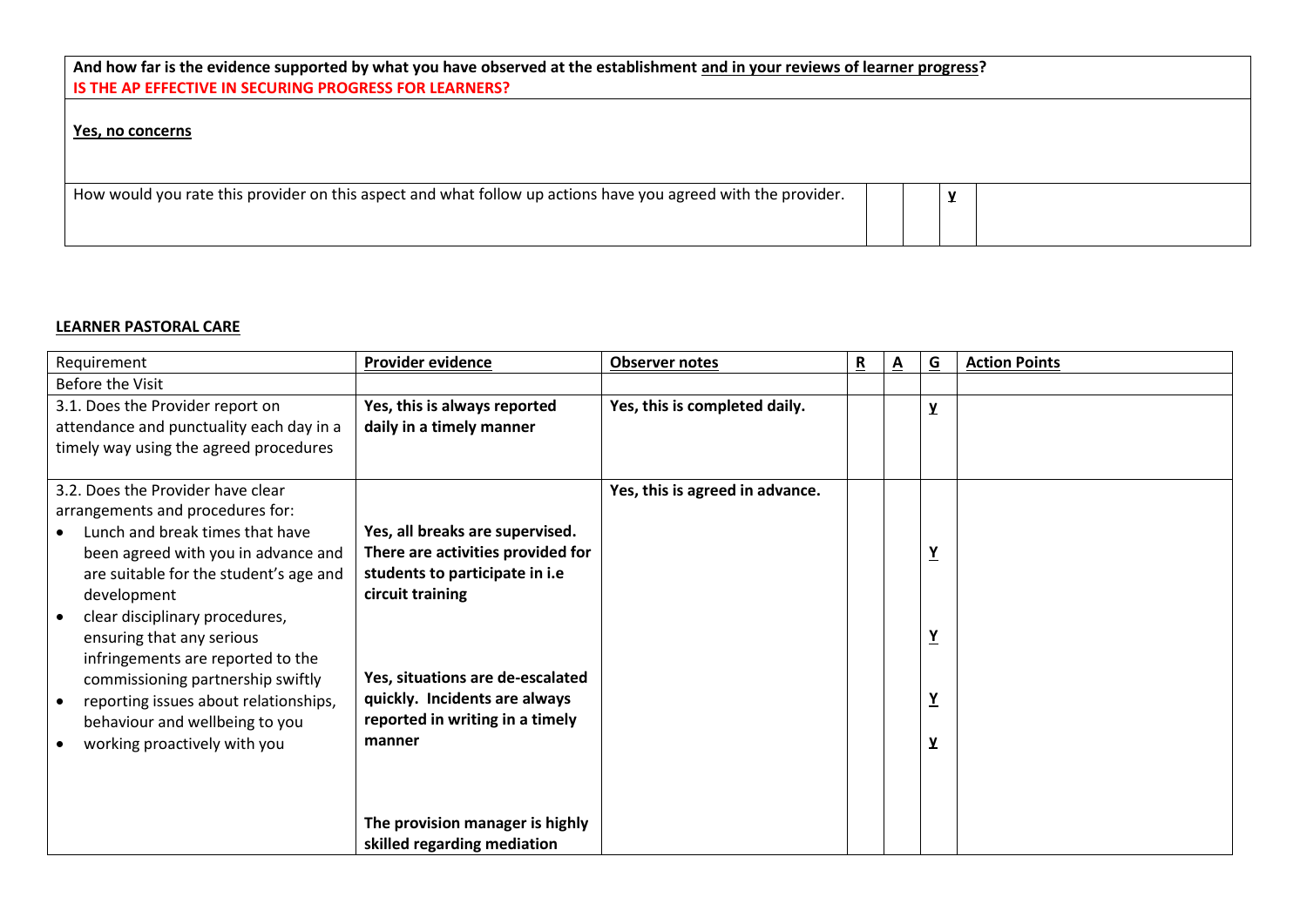|           |                                            | techniques when students have   |                                                           |  |                          |  |
|-----------|--------------------------------------------|---------------------------------|-----------------------------------------------------------|--|--------------------------|--|
|           |                                            | issues with each other.         |                                                           |  |                          |  |
|           | At the visit                               |                                 |                                                           |  |                          |  |
|           | 3.3. What you observed                     |                                 |                                                           |  |                          |  |
|           | Does the provider ensure that students     |                                 |                                                           |  |                          |  |
|           | are well cared for, supported and that     |                                 |                                                           |  |                          |  |
|           | they behave well and work hard?            |                                 |                                                           |  |                          |  |
|           | • What behaviours have you observed        |                                 | <b>Students were working calmly</b>                       |  |                          |  |
|           | and how do you rate them?                  |                                 | and were engaged in lessons.                              |  |                          |  |
| $\bullet$ | What pastoral care have you                |                                 | Staff were ensuring that                                  |  |                          |  |
|           | observed and how do you rate it?           |                                 | students who have issues with                             |  |                          |  |
|           | 3.4. Talking to the staff working with the |                                 | communication could                                       |  |                          |  |
|           | <b>students</b>                            | Student database include name   | participate in the lesson                                 |  | $\underline{\mathbf{Y}}$ |  |
| $\bullet$ | What do your discussions with staff        | of keyworker and SEND needs.    | observed (animal care)                                    |  |                          |  |
|           | tell you about their knowledge and         | This is encrypted for security. | Tutors take time to get to know                           |  |                          |  |
|           | understanding of the needs of              | The database is used when       | students and their individual                             |  |                          |  |
|           | individual learners?                       | planning sessions.              | support needs.                                            |  |                          |  |
|           | What do your discussions with staff        |                                 | All students have a named                                 |  | $\underline{Y}$          |  |
|           | tell you about their determination to      |                                 | keyworker at the provision.                               |  |                          |  |
|           | be consistent and fair and to apply        |                                 | <b>EHCP targets are checked and</b>                       |  |                          |  |
|           | the procedures of the provider             |                                 | monitored.                                                |  |                          |  |
|           | rigorously and effectively?                |                                 |                                                           |  |                          |  |
|           | What evidence do staff quote to            |                                 | Staff roles are arranged so that                          |  | $\underline{\mathbf{Y}}$ |  |
|           | show that systems and routines are         |                                 | they are able to support good                             |  |                          |  |
|           | in place, enforced and effective in        |                                 | learning and behaviour                                    |  |                          |  |
|           | supporting good learning and               |                                 | throughout the day.                                       |  |                          |  |
|           | behaviour. (lessons, breaks,               |                                 |                                                           |  |                          |  |
|           | lunchtimes, arrivals, departures etc)      |                                 |                                                           |  |                          |  |
|           | 3.5. Talking to the students               |                                 |                                                           |  |                          |  |
| $\bullet$ | What do students say about the way         |                                 | <b>Students report that they feel</b>                     |  | $\mathbf{Y}$             |  |
|           | they are disciplined, supported and        |                                 | supported and well cared for.                             |  |                          |  |
|           | cared for?                                 |                                 |                                                           |  |                          |  |
|           | What do students say about the rules       |                                 |                                                           |  |                          |  |
|           | and routines and the way they are          |                                 | Students are able to explain<br>rules in their own words. |  |                          |  |
|           | enforced. Do the students' answers         |                                 | The observation of the                                    |  |                          |  |
|           | match what you have heard from             |                                 |                                                           |  |                          |  |
|           | others and observed? (lessons,             |                                 | provision demonstrates that                               |  |                          |  |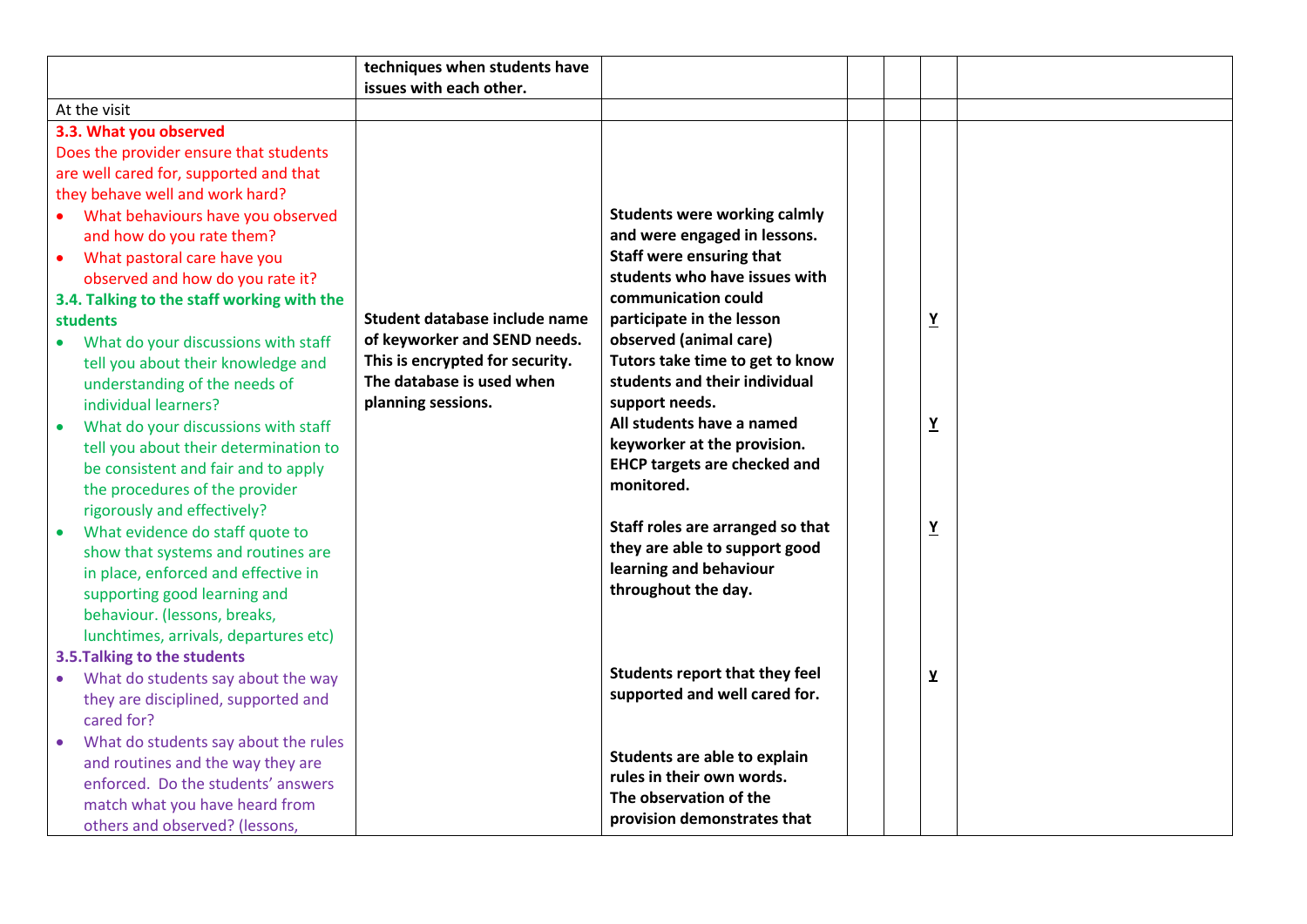| breaks, lunchtimes, arrivals,<br>departures etc) | students are following the<br>routines and rules. |  |  |
|--------------------------------------------------|---------------------------------------------------|--|--|
|                                                  |                                                   |  |  |
|                                                  |                                                   |  |  |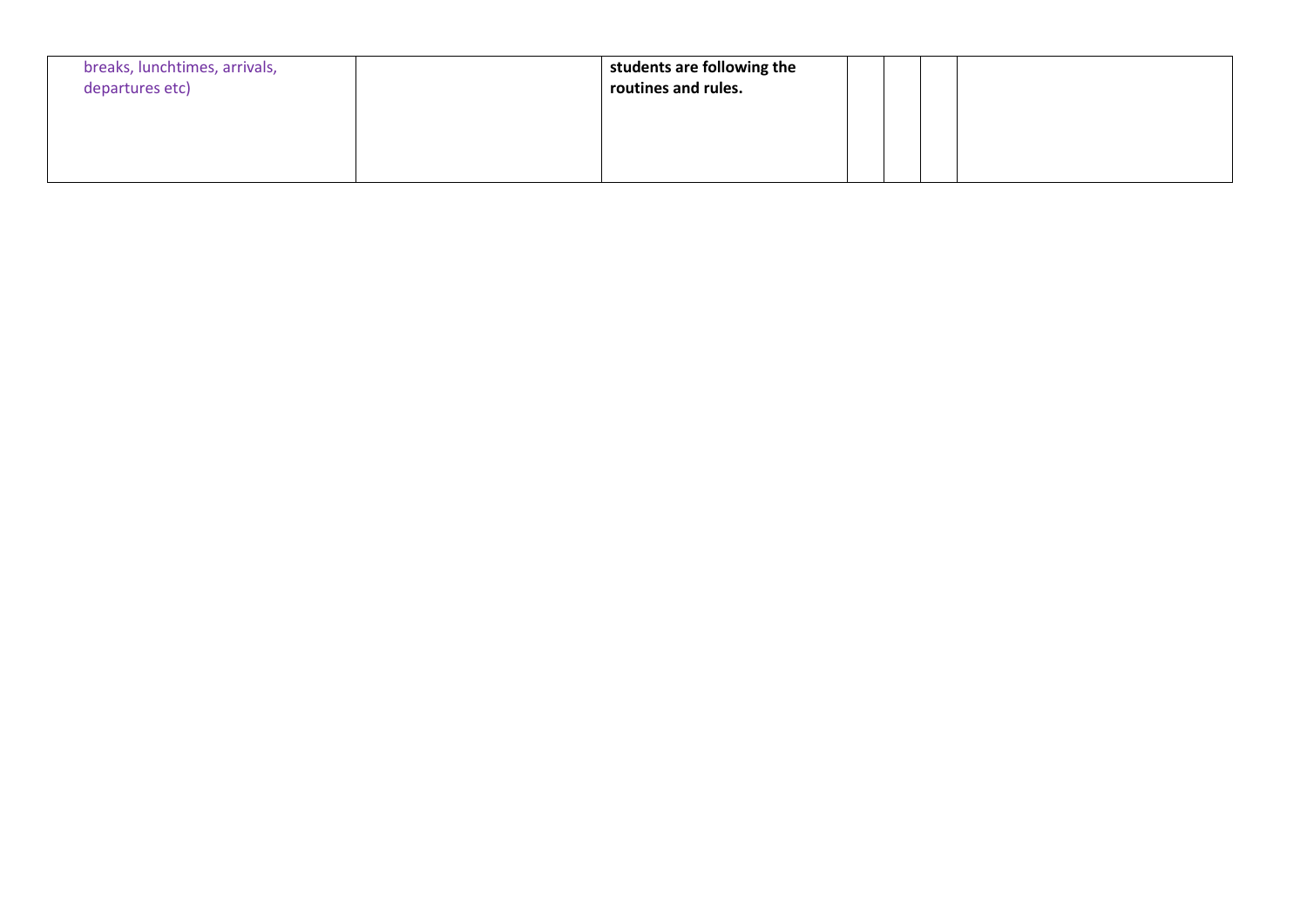**Concluding Judgement**

**To what extent does the evidence show that the Provider is effective in:**

- **Ensuring that each learner is well supported in developing and maintaining good attendance, punctuality and behaviour**
- **Ensuring that each learner is cared for effectively including ensuring effective communication with the Partnership on issues related to pastoral care.**

**And how far is the evidence supported by what you have observed at the establishment and in your reviews of learner attendance and behaviour?**

**IS THE AP ENSURING EFFECTIVE PASTORAL CARE FOR EACH LEARNER?**

#### **Yes, no concerns**

| How would you rate this provider on this aspect and what follow up actions have you agreed with the provider. |  |  |
|---------------------------------------------------------------------------------------------------------------|--|--|
|                                                                                                               |  |  |
|                                                                                                               |  |  |
|                                                                                                               |  |  |
|                                                                                                               |  |  |

#### **SYSTEMS AND PROCESSES**

| Requirement                                       | <b>Provider evidence</b> | <b>Observer notes</b> | R | A | G | <b>Action Points</b> |
|---------------------------------------------------|--------------------------|-----------------------|---|---|---|----------------------|
| Before the visit                                  |                          |                       |   |   |   |                      |
| 4.1. Does the Provider:                           |                          | Yes, no concerns.     |   |   |   |                      |
| Have a web site, annual report or<br>$\bullet$    | Yes, no concerns         |                       |   |   |   |                      |
| brochure that documents the offer it              |                          |                       |   |   |   |                      |
| makes, and the outcomes achieved                  |                          |                       |   |   |   |                      |
| by students.                                      |                          |                       |   |   |   |                      |
| Establish an agreed fee rate at the<br>$\bullet$  |                          |                       |   |   |   |                      |
| start of each school year, giving                 |                          |                       |   |   |   |                      |
| notice of any changes in the previous             |                          |                       |   |   |   |                      |
| summer term. Invoice the                          |                          |                       |   |   |   |                      |
| commissioning partnership in arrears              |                          |                       |   |   |   |                      |
| monthly or termly.                                |                          |                       |   |   |   |                      |
| Ensure that the Provider is open to<br>$\bullet$  |                          |                       |   |   |   |                      |
| receive learners on all school                    |                          |                       |   |   |   |                      |
| opening days.                                     |                          |                       |   |   |   |                      |
| Participate in any Quality Assurance<br>$\bullet$ |                          |                       |   |   |   |                      |
| Visits arranged by the Partnerships               |                          |                       |   |   |   |                      |